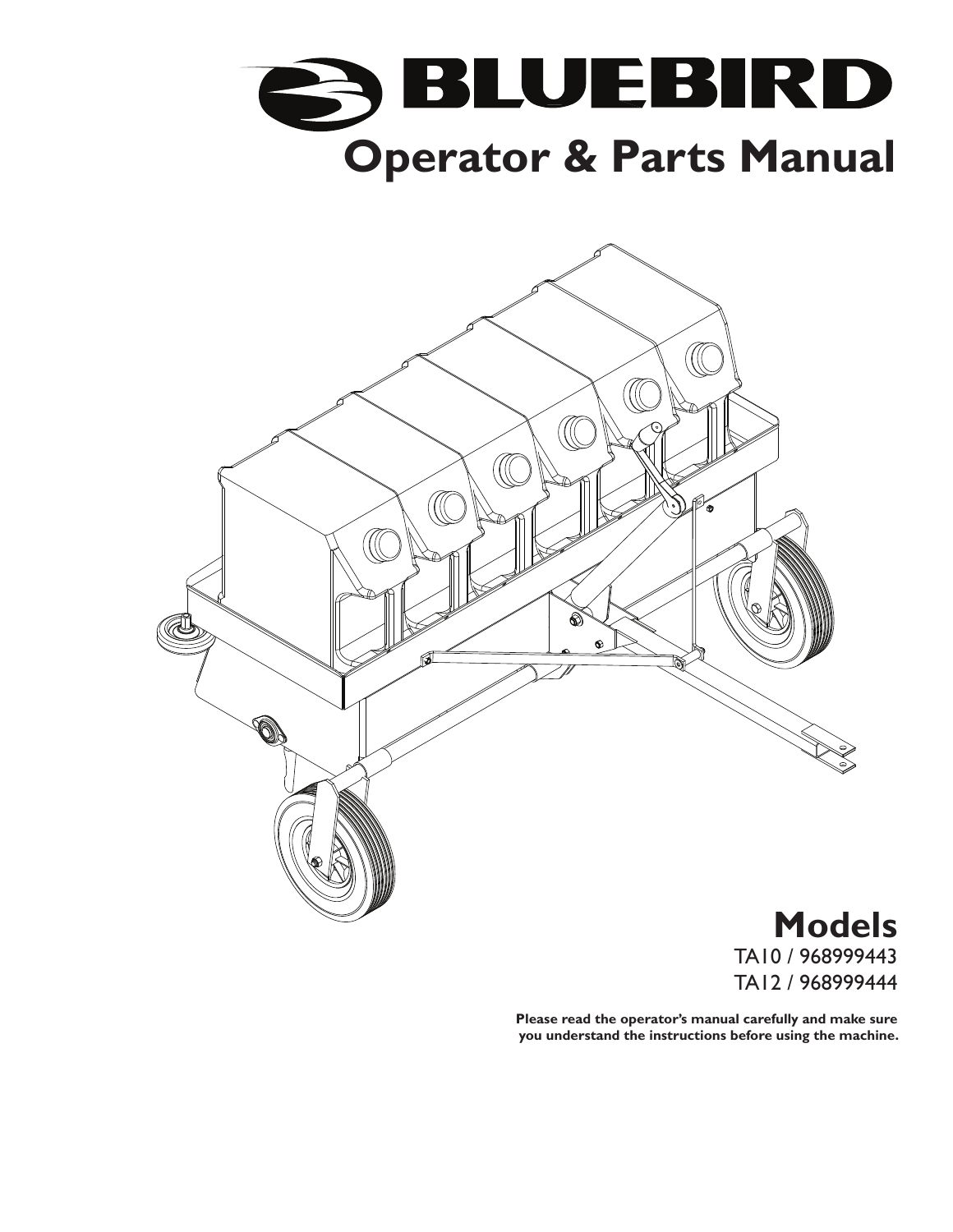©2015 BlueBird Turf Products All rights reserved.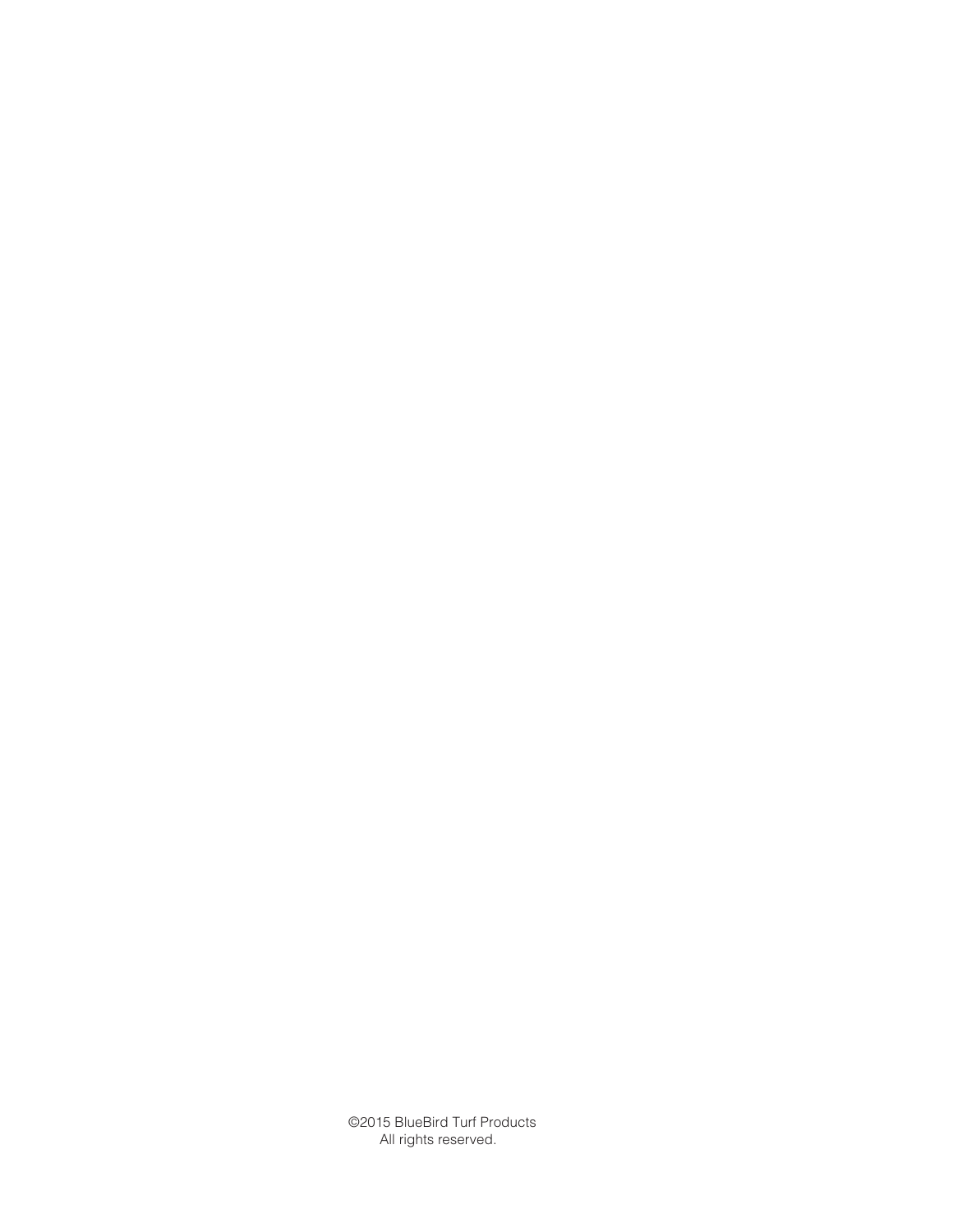| OPERATION AND MAINTENANCE  8 |
|------------------------------|
| <b>SPECIFATIONS</b>          |
|                              |
|                              |
| <b>REPAIR PARTS</b>          |
|                              |
|                              |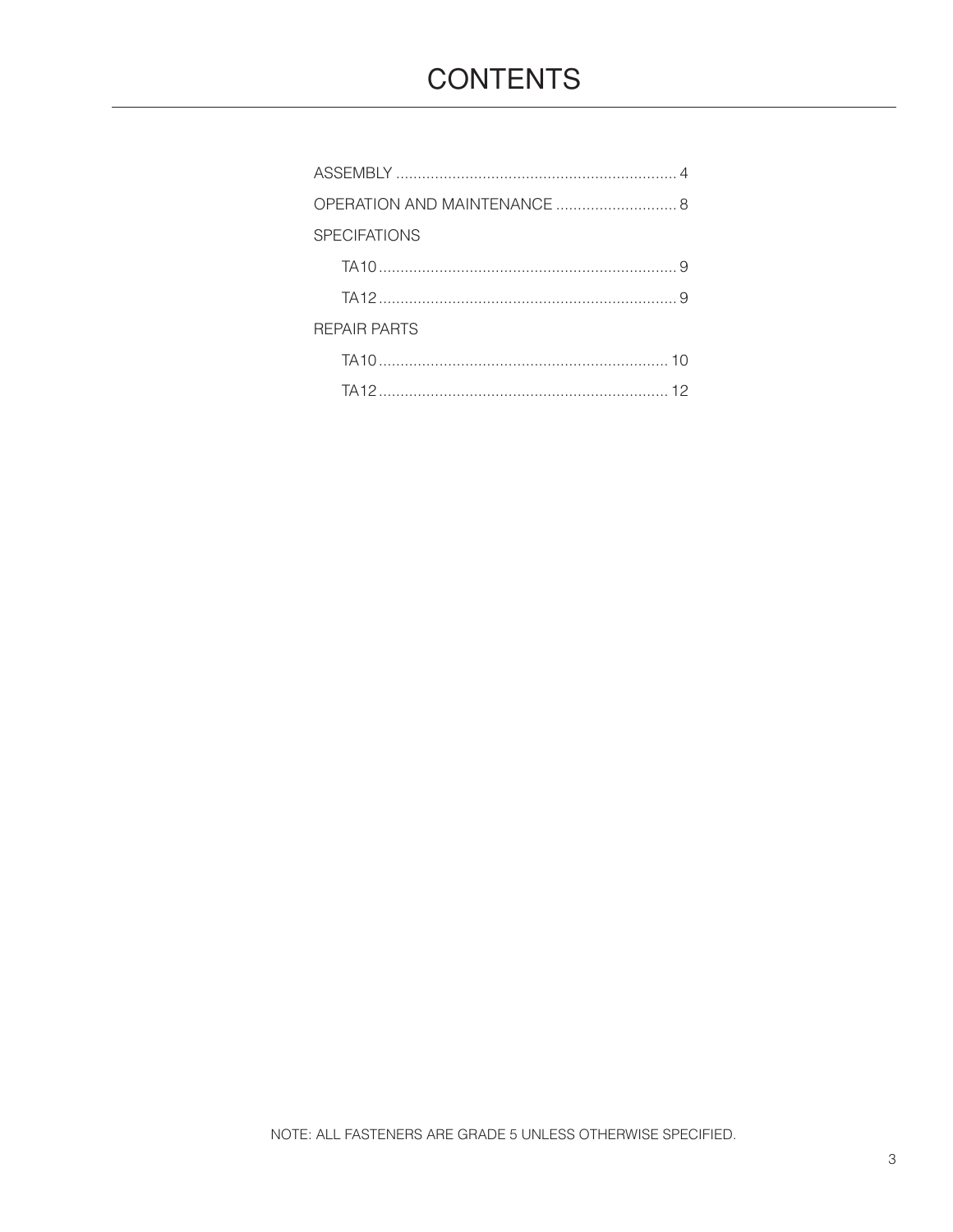## ASSEMBLY

Congratulations! You have just purchased the BlueBird Towable Aerator - a precision-engineered product designed to provide maximum aeration performance and flexibility. Only a few simple steps are required

to fully assemble the aerator. Please read these instructions before beginning assembly. Assembly by two people is recommended. If you have questions, please contact your BlueBird dealer or distributor.



- 1. Jack Lift Assembly
- 2. Tow Bar
- 3. Tie Bars (TA12 Only)
- 4. Transport Wheels
- 5. Tip Wheel
- 6. Weight Containers (Optional)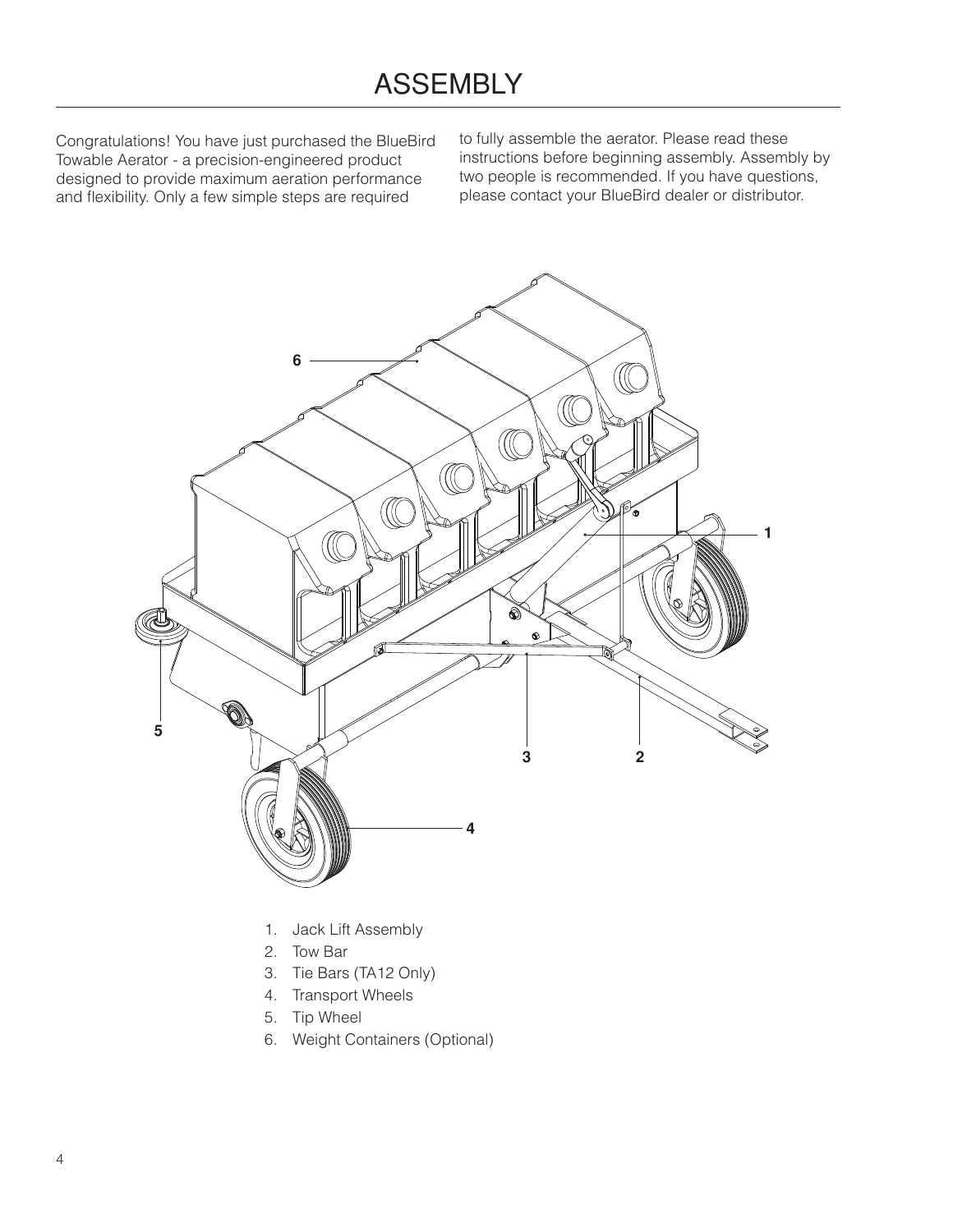## ASSEMBLY

## **TOOLS REQUIRED**

¾" Wrench (2) 9 /16" Deep-well Socket (1) <sup>9</sup>/16" Wrench (1) ½" Wrench (2)

- 1. Check for any signs of damage that may have occurred during shipment
- 2. To install jack lift assembly, tip the aerator onto the back edge. Install the bushing in the hole (A) near end of the jack lift assembly.



*Insert the jack shaft bushing*

8060-062

3. Slide lift jack assembly between the two frame mount brackets and align frame mount hole (B) with the lift assembly hole. Secure the assembly at hole (B) to the frame brackets using a ½-13 bolt,  $\frac{1}{2}$ " washers and a  $\frac{1}{2}$ " lock nut.



*Attach the jack assembly to the frame mount*

8060-089

4. Align jack lift assembly hole (A) with clearance holes in frame and and attach using  $\frac{3}{8}$ -16 x 1 $\frac{1}{2}$ bolt, washers and nut.

Tighten the  $\frac{1}{2}$ " bolt and  $\frac{3}{8}$ " bolt securely. The  $\frac{3}{8}$ " bolt will require a  $\frac{9}{16}$ " deep-well socket wrench.



*Clearance hole in frame*

8060-066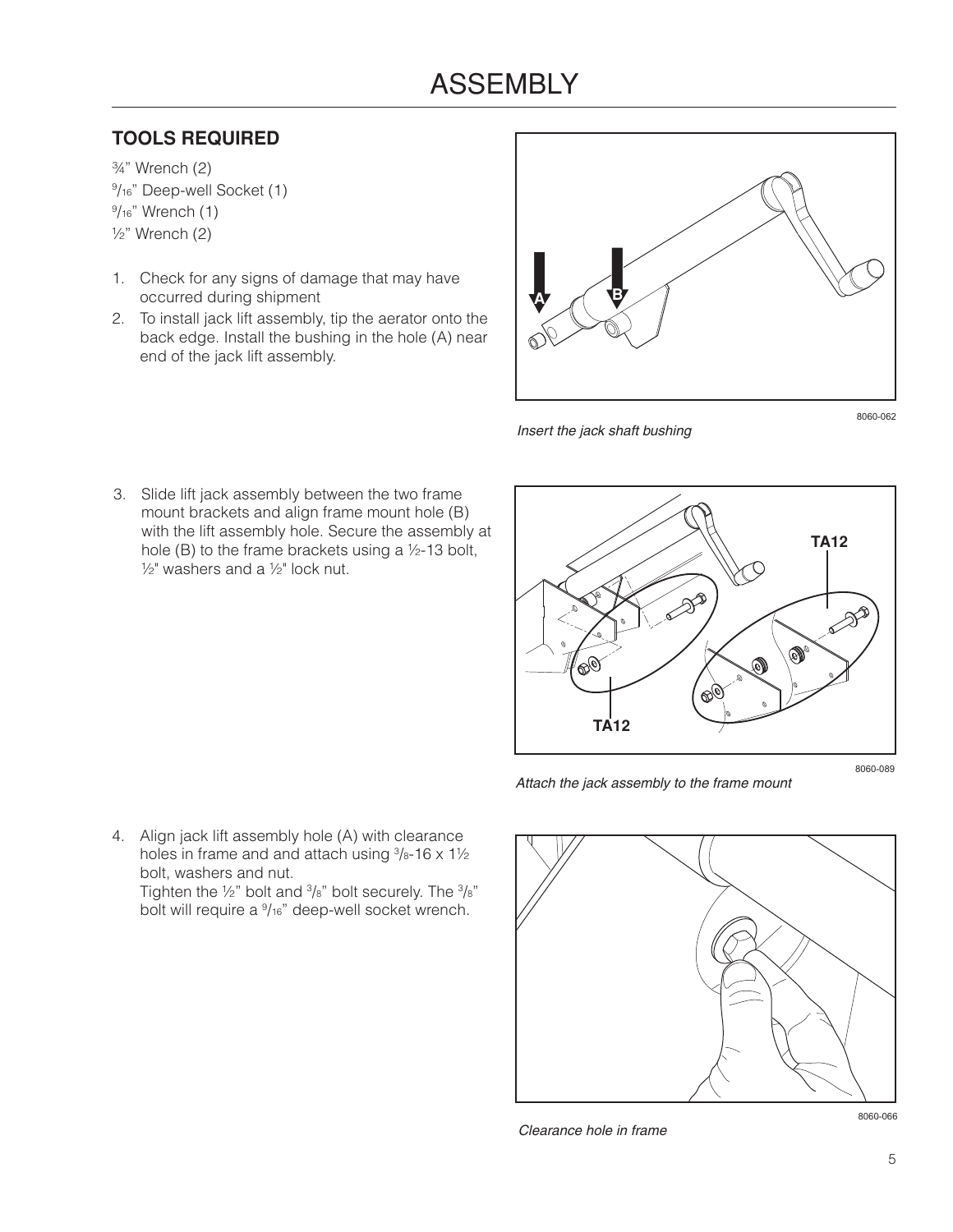- 5. Slide the tongue into the frame mount bracket and align holes.
- 6. Fasten the tongue to the frame with four  $\frac{3}{8}$ " x 1" bolts, washers and lock nuts. The washers should be fitted to the outside of the frame as shown. Tighten securely with a socket wrench.



*Secure tow bar to frame*

#### 8060-067

#### TA12 Tie Bars

7. Attach the tie bars to the aerator bed on each side of the tongue.



*TA12 tie bars*

8060-068

- 8. While the aerator is still in the tipped position, test the operation of jack lift assembly by raising the transport wheels to highest position.
- 9. Lower the transport wheels fully and set the unit into the operating position.



#### **CAUTION!**

**The wheels should be fully extended or fully retracted. NEVER operate with wheels partially retracted, damage to the jack could result.**



8060-068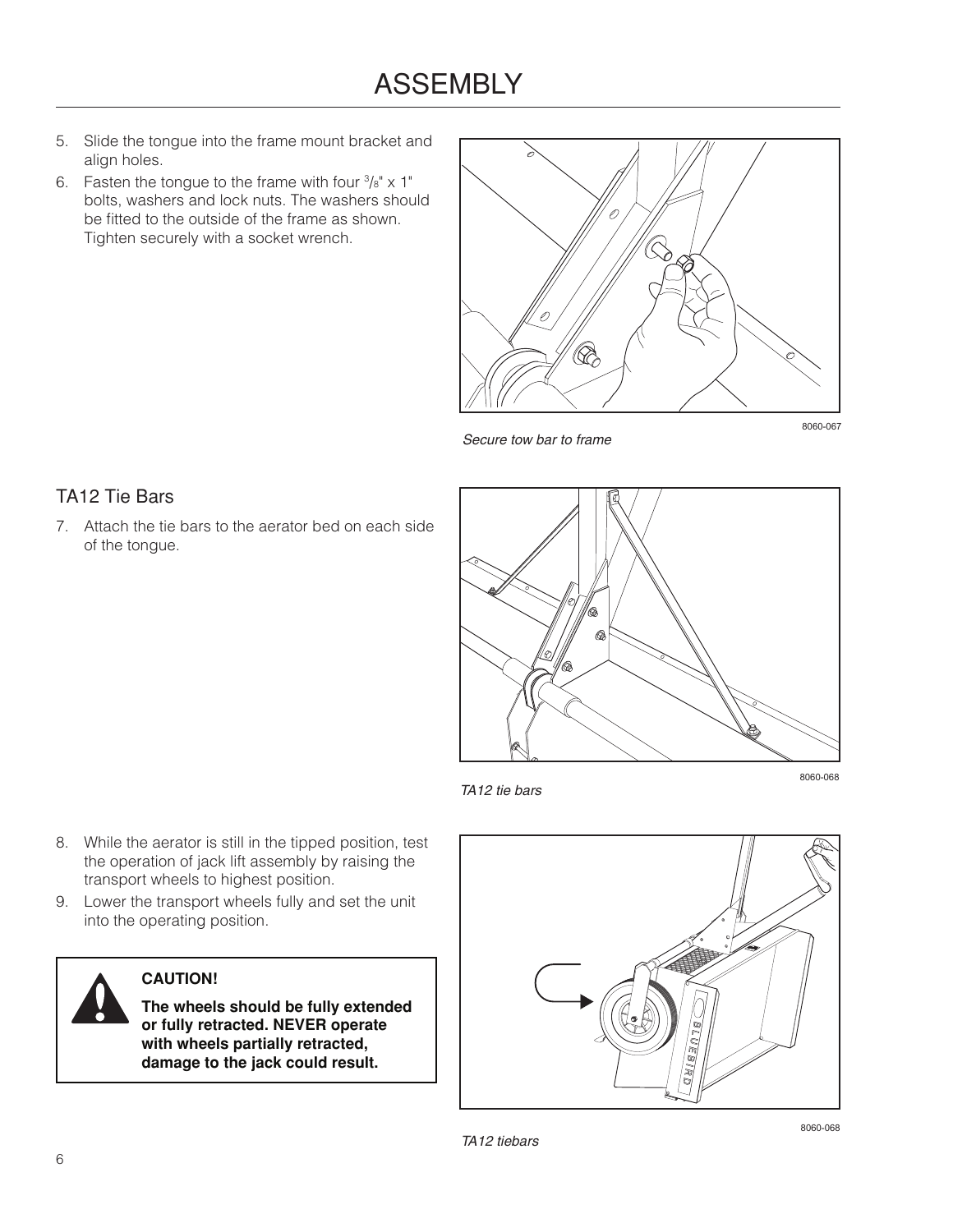## ASSEMBLY

10. Add a small amount of oil to the lift jack. Oil should be added after every 25 hours of operation and after washing the unit.

## **WARNING!**

#### **TA12 KICKSTAND**

**Failure to lower kickstand before detaching unit from tractor may cause unit to tip backwards quickly, causing personal injury.**

## **CAUTION!**

**TA12 KICKSTAND**

**Always raise the kickstand before towing the unit. Towing with the kickstand down will cause damage.**



*Add oil to the lift jack*

8060-071

#### TA12 Kickstand

11. Before removing aerator from tractor and storing, park the unit on a hard, flat surface and lower the kick stand.



*TA12 Kickstand*

8060-113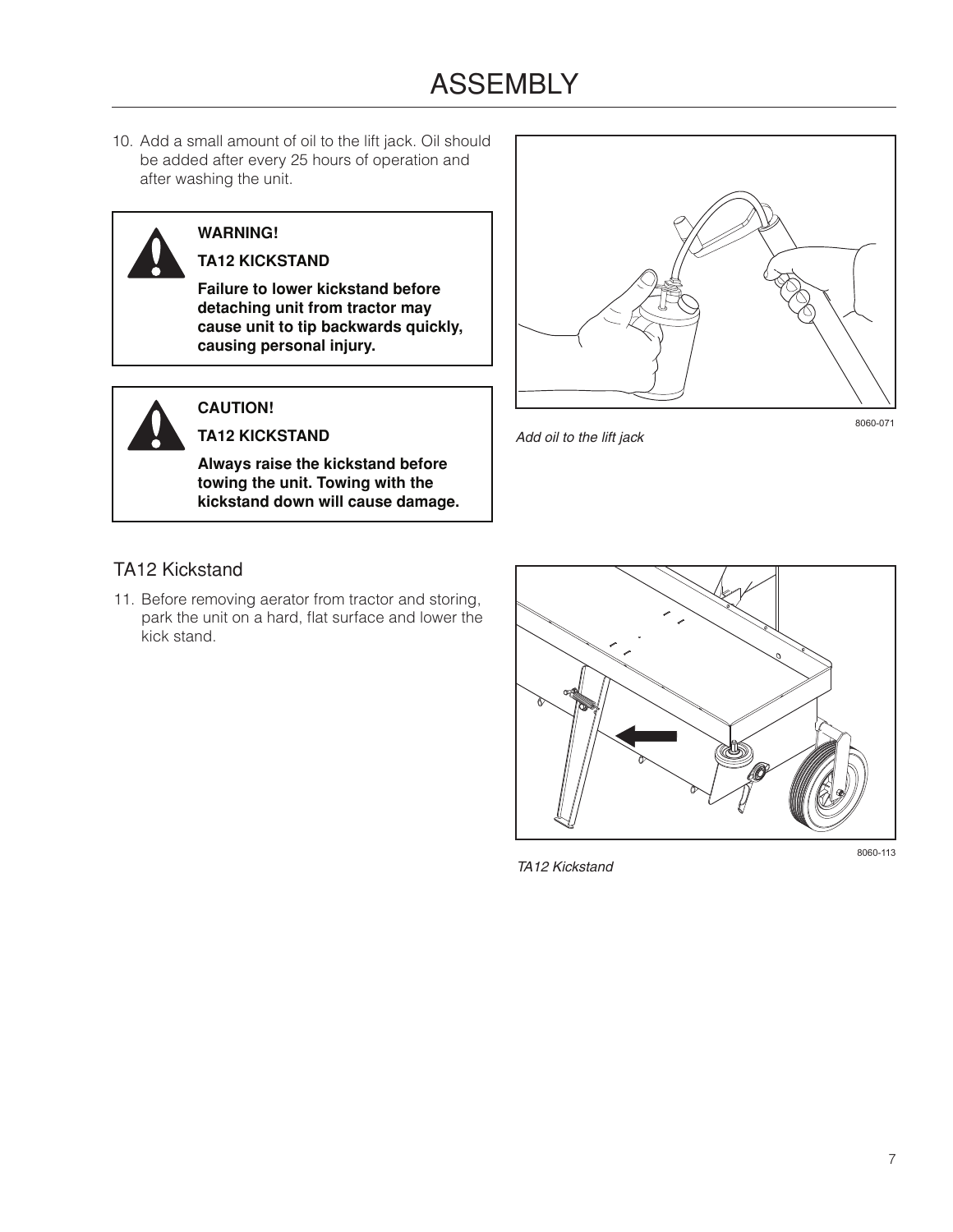To increase the depth of ground penetration, weights may be added into pan up to the limits shown in the specification section. Secure the weights into the pan if the unit is used on rough ground or on angled surfaces. Remove the weights from the pan before

unhooking the aerator from the tractor.

When replacing worn or damaged tines, use included washers and torque to 15 ft./lbs.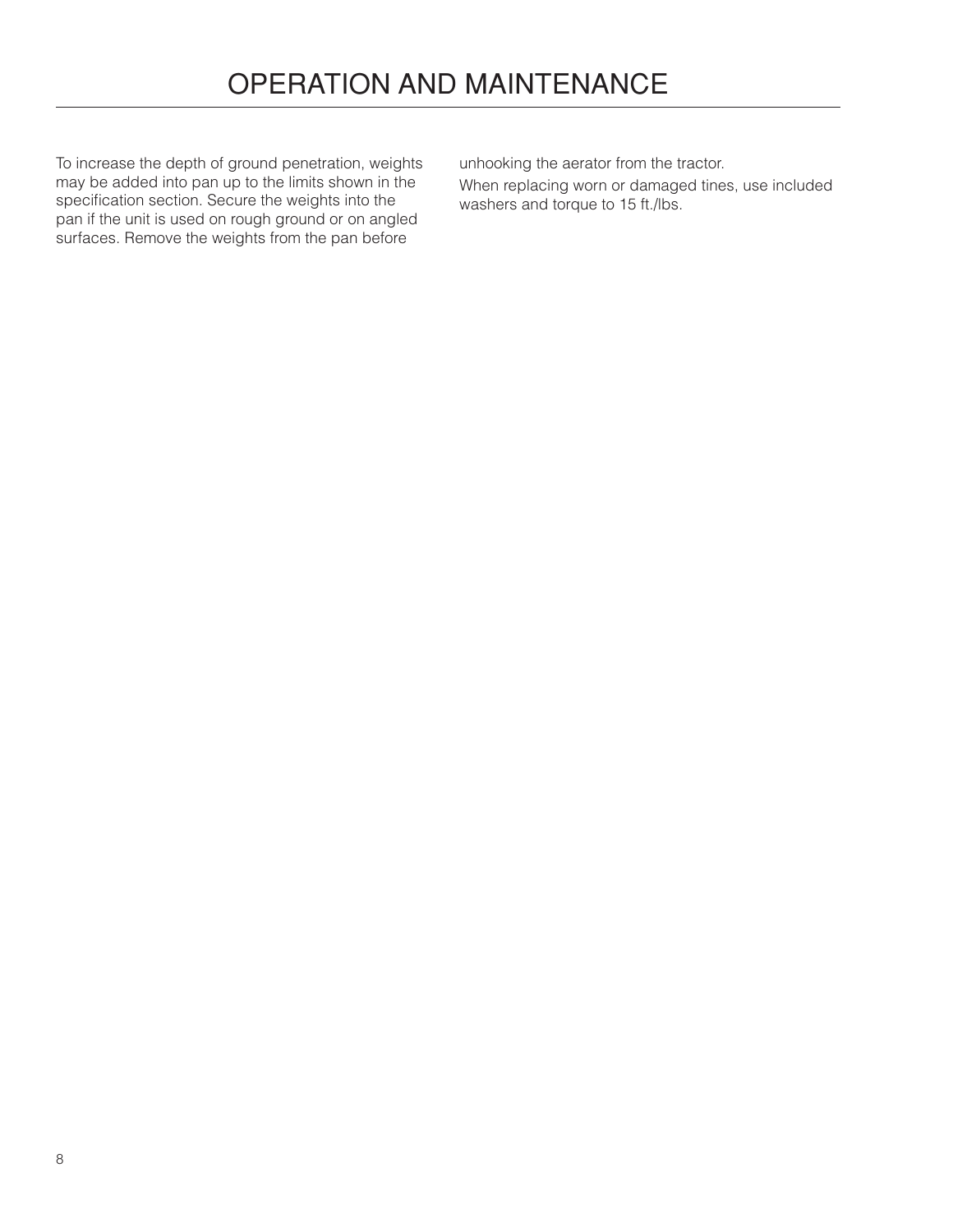# **SPECIFATIONS**

## TA10

| Maximum weight in pan                | 300 lbs.              |
|--------------------------------------|-----------------------|
| Empty weight                         | 190 lbs               |
| Minimum horsepower of towing vehicle | 16 HP                 |
| Tine bolt check                      | Every 25 hours        |
| Tine bolt torque                     | 15 ft/lbs             |
| Lift jack lubrication                | Every 25 hours        |
| Wheel lubrication                    | Every 100 hours       |
| Aerating pattern                     | $4\frac{3}{8}$ " x 7" |
|                                      |                       |

### TA12

| Maximum weight in pan                | 375 lbs.              |
|--------------------------------------|-----------------------|
| Empty weight                         | 222 lbs               |
| Minimum horsepower of towing vehicle | 18 HP                 |
| Tine bolt check                      | Every 25 hours        |
| Tine bolt torque                     | 15 ft/lbs             |
| Lift jack lubrication                | Every 25 hours        |
| Wheel lubrication                    | Every 100 hours       |
| Aerating pattern                     | $4\frac{3}{8}$ " x 7" |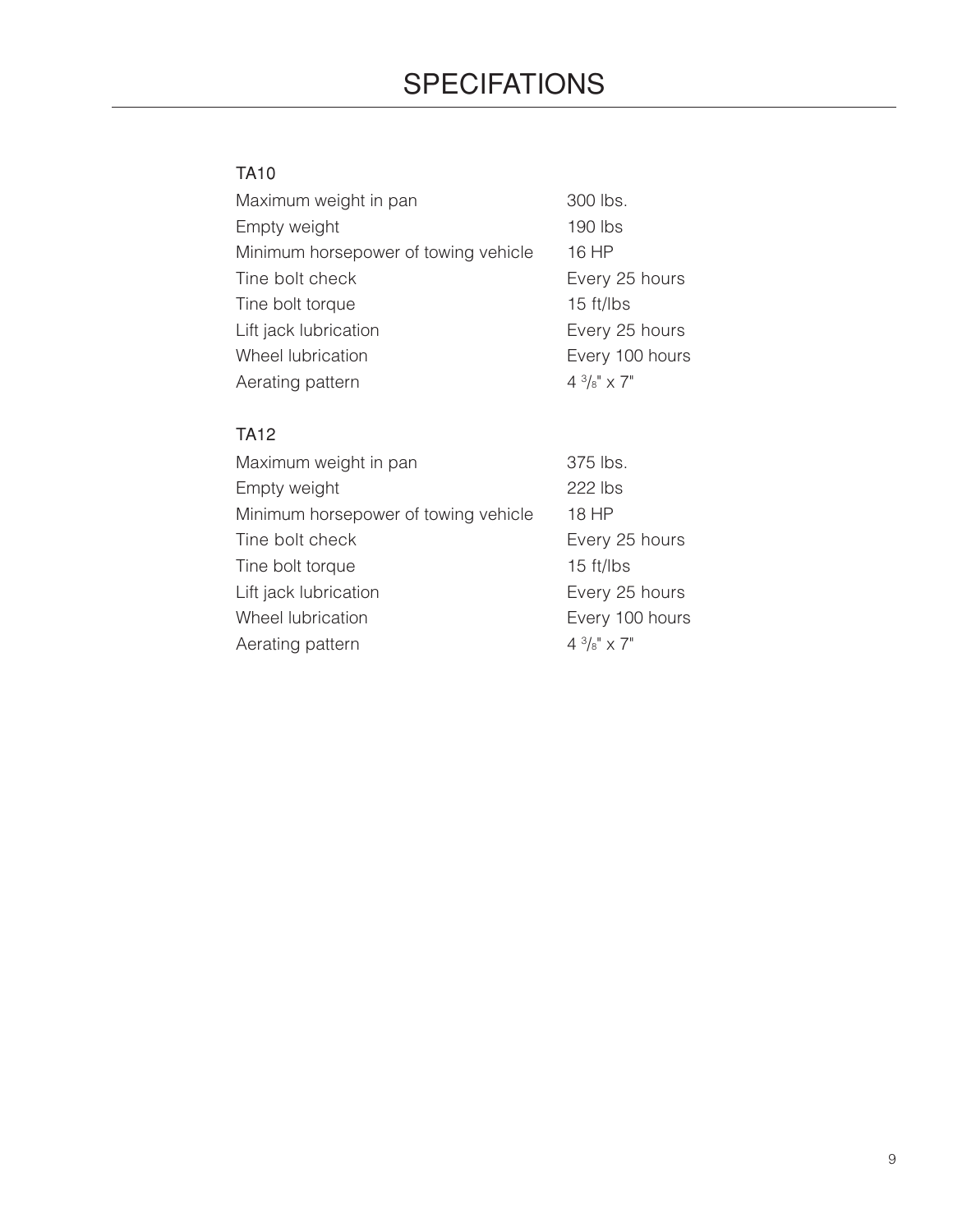TA10

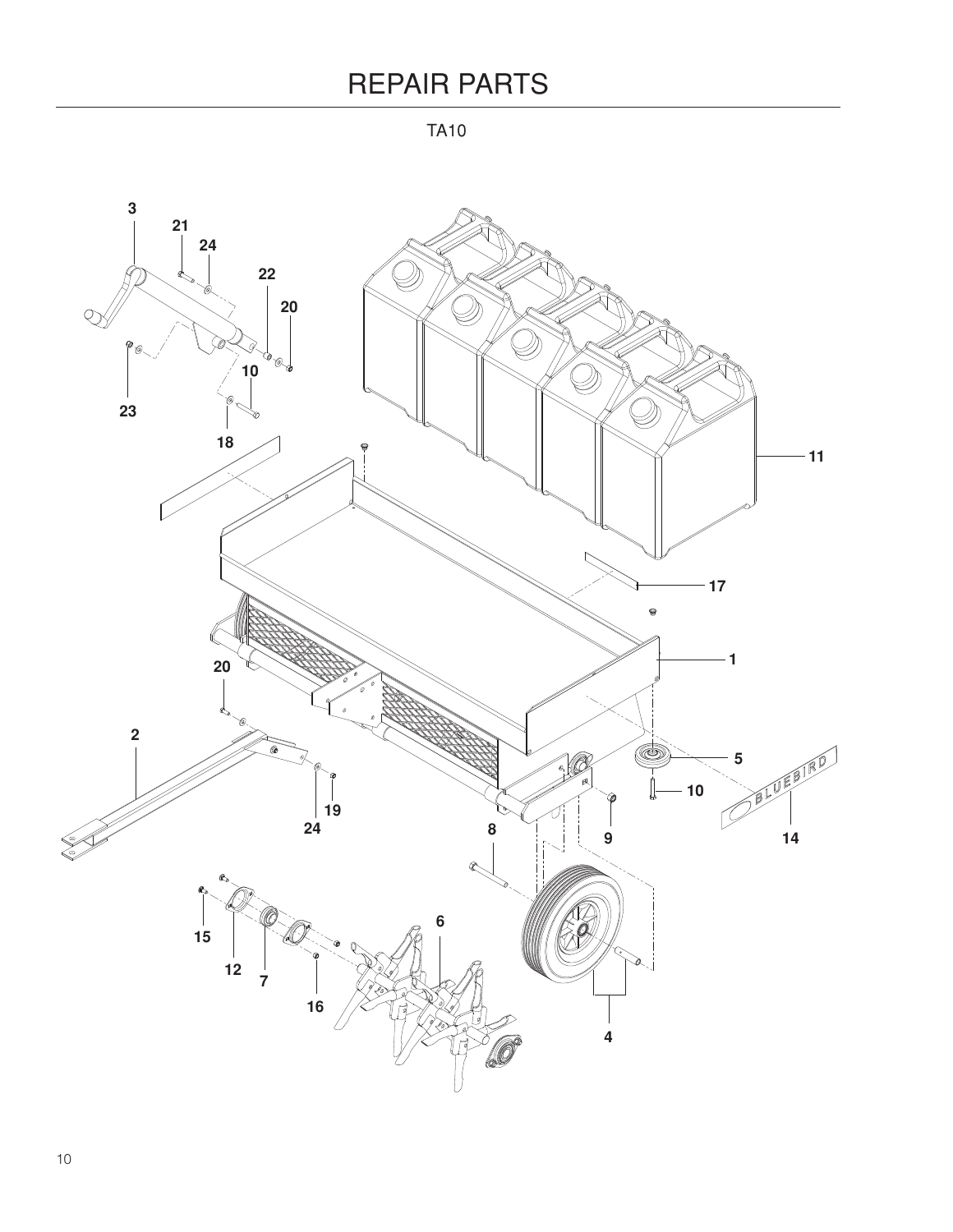#### **ITEM PART NO. QTY. DESCRIPTION ITEM PART NO. QTY. DESCRIPTION**

- 1. 576229401....1 ...HOUSING
- 2. 576229501....1 ...TONGUE
- 3.. 539007553.....1 ... JACK
- 4.. 539007562.....2 ...WHEEL, 12 x 3 w/ BEARING
- 5.. 539007563.....2 ...WHEEL TILT
- 6.. 539007575.....2 ...ROTOR w/ TINES 539007571....2 ...TINE SET (16 TINES)
- 7.. 539000317.....4 ...BEARING 1"
- 8.. 539108367.....2 ...HCS ½-13 x 4½
- 9.. 539101331.....2 ...NUT ½ HEX NYLOC
- 10.. 539101572.....3 ...HCS ½-13 x 3
- 11.. 539020127.....5 ...WATER TANK INDIVIDUAL

12.. 539000318.....8 ...BEARING FLANGE

- 14.. 539008338.....2 ...DECAL, LOGO 15"
- 15.. 539990316.....8 ...RHSNB <sup>5</sup> /16-18 x ¾
- 16.. 539990717.....8 ...NUT <sup>5</sup> /16-18 HEX NYLOC
- 17.. 539200856.....1 ...DECAL, TA10 AERATOR
- 18.. 539990250.....2 ...WASHER, .531 SAE
- 19.. 539990546.....5 ...NUT <sup>3</sup> /8-16 HEX CNTRLK
- 20.. 539990563.....4 ...HCS <sup>3</sup> /8-16 x 1
- 21.. 539990655.....1 ...HCS 3/8-16 x 11/2
- 22.. 539010101.....1 ...BUSHING
- 23.. 539101331.....1 ...NUT ½-13 HEX NYLOC
- 24.. 539990122... 10...WASHER <sup>3</sup> /<sup>8</sup> SAE FLAT
- 25. 539007574... 2....fastener kit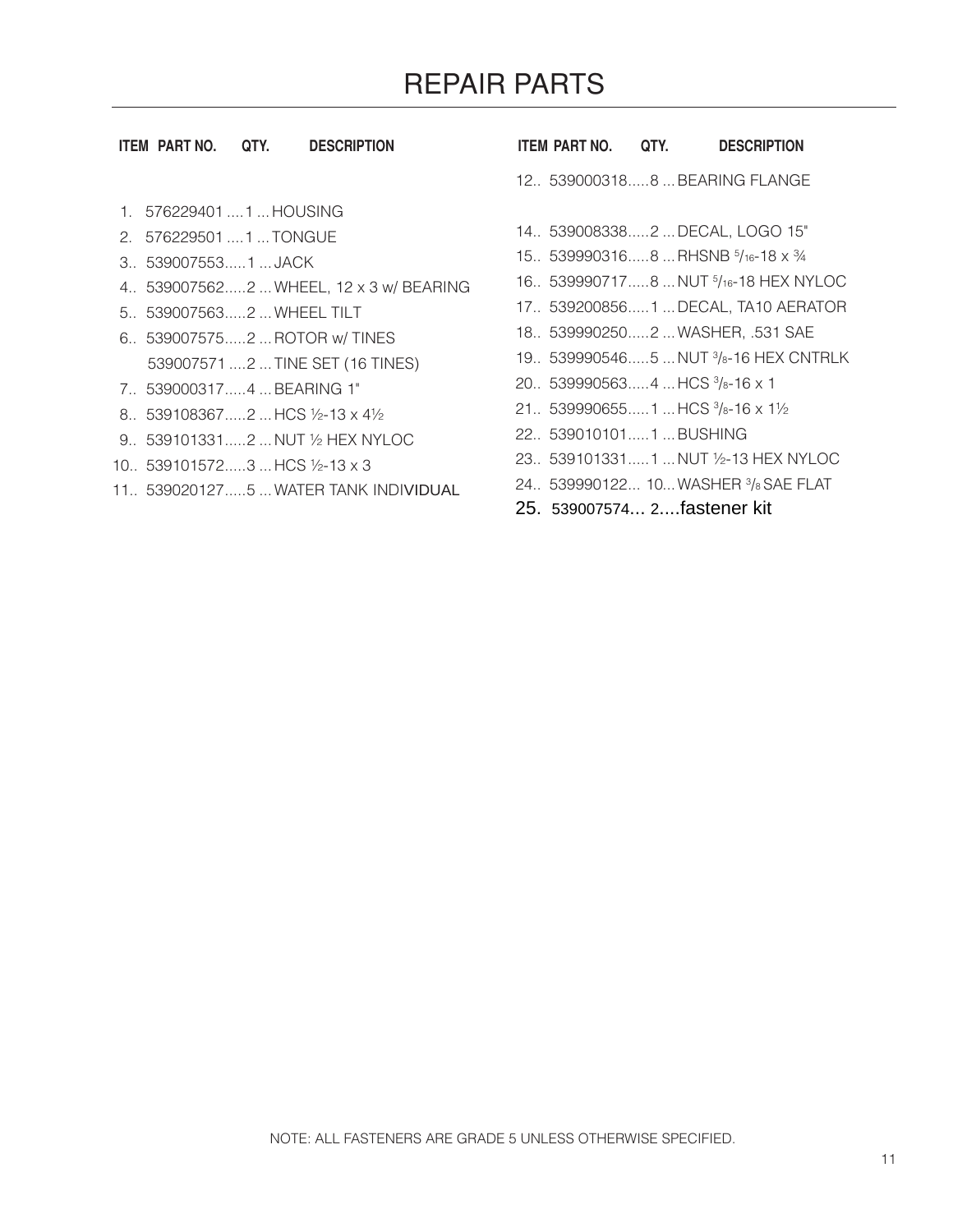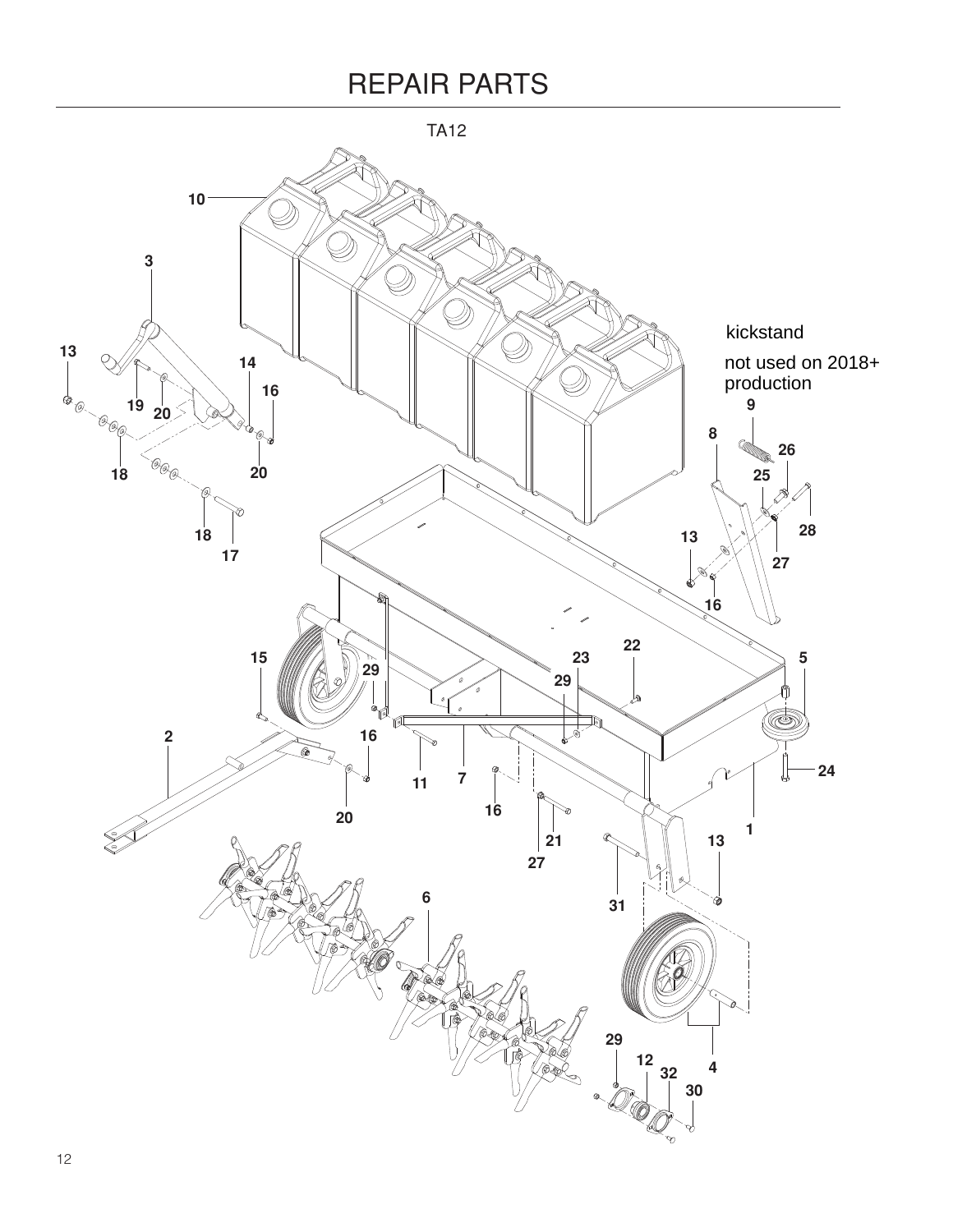|  |                    |                                                                                                                                                                                                                                                                                                                                                                                                                                                                                                                                                |                                                                                    |                  | <b>DESCRIPTION</b>                                                                                                                                                                                                                                                                                                                                                                                                                                                                                                                                                                                                                                                                                                               |
|--|--------------------|------------------------------------------------------------------------------------------------------------------------------------------------------------------------------------------------------------------------------------------------------------------------------------------------------------------------------------------------------------------------------------------------------------------------------------------------------------------------------------------------------------------------------------------------|------------------------------------------------------------------------------------|------------------|----------------------------------------------------------------------------------------------------------------------------------------------------------------------------------------------------------------------------------------------------------------------------------------------------------------------------------------------------------------------------------------------------------------------------------------------------------------------------------------------------------------------------------------------------------------------------------------------------------------------------------------------------------------------------------------------------------------------------------|
|  |                    |                                                                                                                                                                                                                                                                                                                                                                                                                                                                                                                                                |                                                                                    |                  |                                                                                                                                                                                                                                                                                                                                                                                                                                                                                                                                                                                                                                                                                                                                  |
|  |                    |                                                                                                                                                                                                                                                                                                                                                                                                                                                                                                                                                |                                                                                    |                  |                                                                                                                                                                                                                                                                                                                                                                                                                                                                                                                                                                                                                                                                                                                                  |
|  |                    |                                                                                                                                                                                                                                                                                                                                                                                                                                                                                                                                                |                                                                                    |                  |                                                                                                                                                                                                                                                                                                                                                                                                                                                                                                                                                                                                                                                                                                                                  |
|  |                    |                                                                                                                                                                                                                                                                                                                                                                                                                                                                                                                                                |                                                                                    |                  |                                                                                                                                                                                                                                                                                                                                                                                                                                                                                                                                                                                                                                                                                                                                  |
|  |                    |                                                                                                                                                                                                                                                                                                                                                                                                                                                                                                                                                |                                                                                    |                  |                                                                                                                                                                                                                                                                                                                                                                                                                                                                                                                                                                                                                                                                                                                                  |
|  |                    |                                                                                                                                                                                                                                                                                                                                                                                                                                                                                                                                                |                                                                                    |                  |                                                                                                                                                                                                                                                                                                                                                                                                                                                                                                                                                                                                                                                                                                                                  |
|  |                    |                                                                                                                                                                                                                                                                                                                                                                                                                                                                                                                                                |                                                                                    |                  |                                                                                                                                                                                                                                                                                                                                                                                                                                                                                                                                                                                                                                                                                                                                  |
|  |                    |                                                                                                                                                                                                                                                                                                                                                                                                                                                                                                                                                |                                                                                    |                  |                                                                                                                                                                                                                                                                                                                                                                                                                                                                                                                                                                                                                                                                                                                                  |
|  |                    |                                                                                                                                                                                                                                                                                                                                                                                                                                                                                                                                                |                                                                                    |                  |                                                                                                                                                                                                                                                                                                                                                                                                                                                                                                                                                                                                                                                                                                                                  |
|  |                    |                                                                                                                                                                                                                                                                                                                                                                                                                                                                                                                                                |                                                                                    |                  |                                                                                                                                                                                                                                                                                                                                                                                                                                                                                                                                                                                                                                                                                                                                  |
|  |                    |                                                                                                                                                                                                                                                                                                                                                                                                                                                                                                                                                |                                                                                    |                  |                                                                                                                                                                                                                                                                                                                                                                                                                                                                                                                                                                                                                                                                                                                                  |
|  |                    |                                                                                                                                                                                                                                                                                                                                                                                                                                                                                                                                                |                                                                                    |                  |                                                                                                                                                                                                                                                                                                                                                                                                                                                                                                                                                                                                                                                                                                                                  |
|  |                    |                                                                                                                                                                                                                                                                                                                                                                                                                                                                                                                                                |                                                                                    |                  |                                                                                                                                                                                                                                                                                                                                                                                                                                                                                                                                                                                                                                                                                                                                  |
|  |                    |                                                                                                                                                                                                                                                                                                                                                                                                                                                                                                                                                |                                                                                    |                  |                                                                                                                                                                                                                                                                                                                                                                                                                                                                                                                                                                                                                                                                                                                                  |
|  |                    |                                                                                                                                                                                                                                                                                                                                                                                                                                                                                                                                                |                                                                                    |                  |                                                                                                                                                                                                                                                                                                                                                                                                                                                                                                                                                                                                                                                                                                                                  |
|  |                    |                                                                                                                                                                                                                                                                                                                                                                                                                                                                                                                                                |                                                                                    |                  |                                                                                                                                                                                                                                                                                                                                                                                                                                                                                                                                                                                                                                                                                                                                  |
|  |                    |                                                                                                                                                                                                                                                                                                                                                                                                                                                                                                                                                |                                                                                    |                  |                                                                                                                                                                                                                                                                                                                                                                                                                                                                                                                                                                                                                                                                                                                                  |
|  |                    |                                                                                                                                                                                                                                                                                                                                                                                                                                                                                                                                                |                                                                                    |                  |                                                                                                                                                                                                                                                                                                                                                                                                                                                                                                                                                                                                                                                                                                                                  |
|  | ITEM PART NO. QTY. | <b>DESCRIPTION</b><br>1 5762296011  HOUSING<br>2. 5391084281  TONGUE BLK<br>3 5390075531JACK<br>5 5390075632  TILT WHEEL<br>6. 5391084162  ROTOR w/ TINES<br>539109294  2  TINE SET (20 TINES)<br>7. 5391091752  TIE BAR<br>8. 5391087271  KICKSTAND<br>9. 5391068501  SPRING<br>10. 5390201276  WATER TANK INDIVIDUAL<br>11. 5399905531  HCS 5/16-18 x 3<br>13. 5391013314  NUT 1/2-13 NYLOC<br>14 5390101011  BUSHING<br>15. 5399905634  HCS $\frac{3}{8}$ -16 x 1<br>16. 5399769797  NUT, 3/8-16 NYLOC<br>17. 5391083701  HCS 1/2-13 x 31/2 | 4. 5390075622  WHEEL, 12 x 3 w/ BEARING<br>12 5390003174  BEARING 1" w/ LCK COLLAR | <b>NOT SHOWN</b> | ITEM PART NO. QTY.<br>18. 5399905508  WASHER 1/2<br>19. 5399907301  HCS $\frac{3}{8}$ -16 x 1 $\frac{3}{4}$<br>20. 5399905176  WASHER $\frac{3}{8}$<br>21. 5391027541  HCS $\frac{3}{8}$ -16 x 3 $\frac{1}{2}$ GR8<br>22 5399902082  RHSNB 5/16-18 x 1<br>23. 539990692 2  WASHER 5/16<br>24. 5391015722  HCS 1/2-13 x 3<br>25. 5391048643  WASHER 7/16<br>26. 539990622 1  BOLT 1/2-13 x 11/4 FLG HD<br>27. 5399906132  NUT 3/8-16, WHIZLOCK<br>28. 5399906291  HCS 3/8-16 x 21/4<br>29. 53999071711  NUT 5/16-18 NYLOC<br>30. 5399903164  RHSNB $5/16 - 18 \times 3/4$<br>31. 5391083671HCS $1/2$ -13 x 4 $1/2$<br>32. 5390003188  BEARING FLANGE 1"<br>539108413  1  DECAL, TA12 AERATOR<br>539108429  2  DECAL, INSTRUCTIONS |

539008338....2 ...DECAL, LOGO 15"